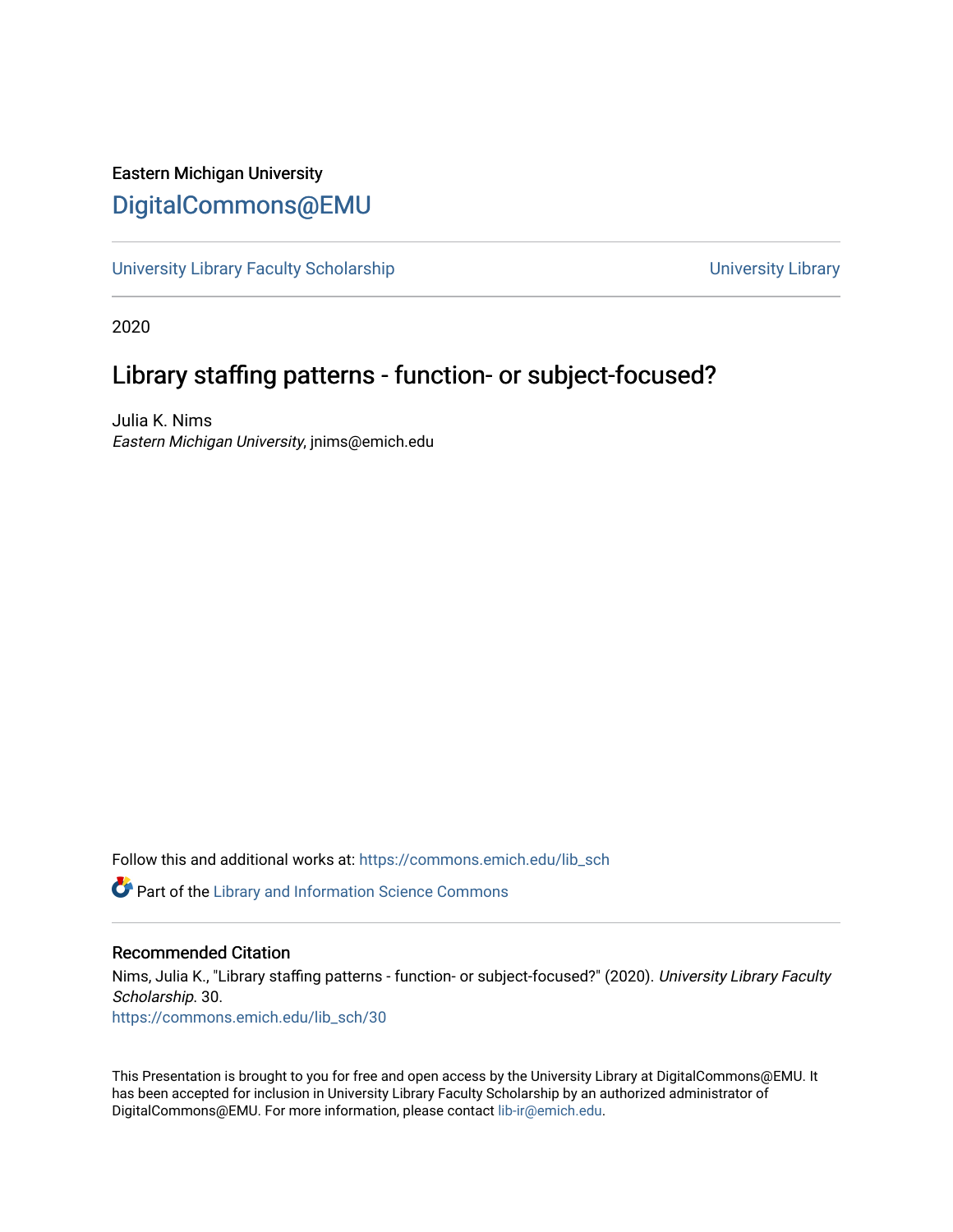# LIBRARY STAFFING PATTERNS -

## FUNCTION OR SUBJECT FOCUSED?

Julia K. Nims Eastern Michigan University

Michigan Academy of Science, Arts, and Letters Annual Meeting September 26, 2020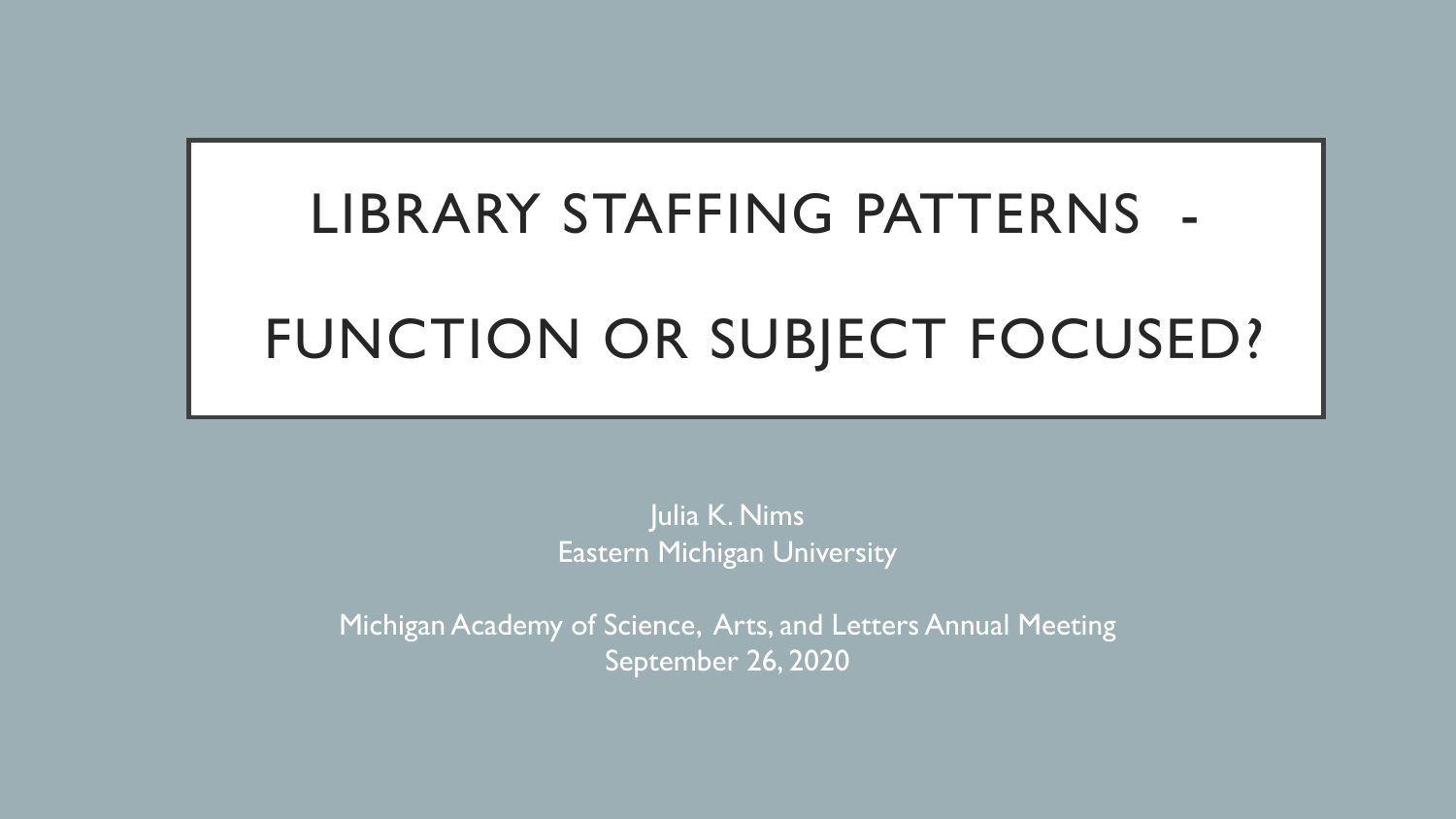#### **Subject Librarianship**

When librarians deliver several services – such as information literacy instruction, liaison communications, and collection development – to an academic department or departments.

### Focus is on academic departments as area of expertise.

#### **Functional Librarianship**

When librarians deliver services – such as data management, digital humanities assistance, or online learning expertise – to a range of departments.

> Focus is on the skill or service as area of expertise.

Areas of librarianship that have long been "functional":

| Cataloging         | <b>Acquisitions</b>      |
|--------------------|--------------------------|
| <b>Circulation</b> | <b>Interlibrary Loan</b> |

Special collections, branch libraries, smaller libraries –

librarians may be both "subject" and "functional"

For the purposes of this research – I am looking at

public services, which has long been organized around

subject specialties.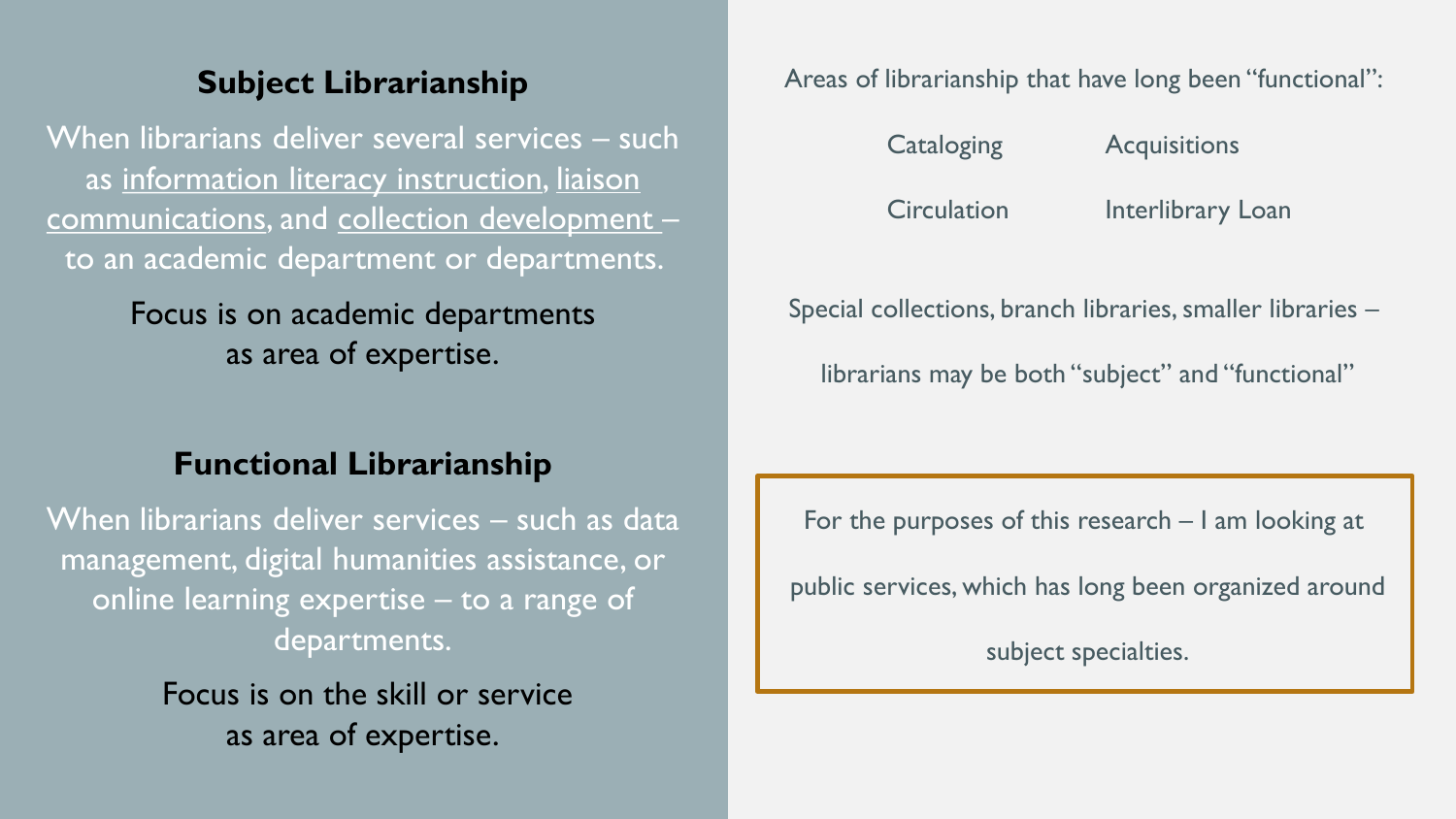| <b>Institution</b>       | <b>Total</b><br><b>Personnel</b> | Librarians/<br><b>Archivists</b> | <b>Admins</b>  | <b>Staff</b> |
|--------------------------|----------------------------------|----------------------------------|----------------|--------------|
| <b>Ball State</b>        | Ш                                | 28                               | 5              | 78           |
| <b>BGSU</b>              | 68                               | 27                               |                | 40           |
| <b>Central Michigan</b>  | 57                               | 20                               | $\overline{3}$ | 34           |
| Eastern Michigan         | 40                               | 20                               |                | 9            |
| GVSU                     | 72                               | 34                               | $\overline{3}$ | 35           |
| <b>Kent State</b>        | 74                               | 35                               | 5              | 34           |
| Miami U                  | 81                               | 35                               | 4              | 42           |
| <b>Northern Illinois</b> | 66                               | 9                                | 4              | 43           |
| Oakland U                | 4 <sup>1</sup>                   | 15                               | $\overline{3}$ | 23           |
| Ohio U                   | 68                               | 25                               | $\overline{3}$ | 40           |
| University at Buffalo    | 123                              | 55                               | 6              | 62           |
| University of Akron      | 6 <sub>1</sub>                   | 13                               | $\overline{2}$ | 46           |
| University of Toledo     | 48                               | 9                                | $\overline{2}$ | 27           |
| Western Michigan         | 65                               | 22                               | $\overline{3}$ | 40           |

- 14 mid-sized schools from Michigan or MAC.
- Information gathered from online directories and information pages.
- May 20 and May 21, 2020.
- Looked only at titles, not their classification (permanent, lecturer, faculty, full-time).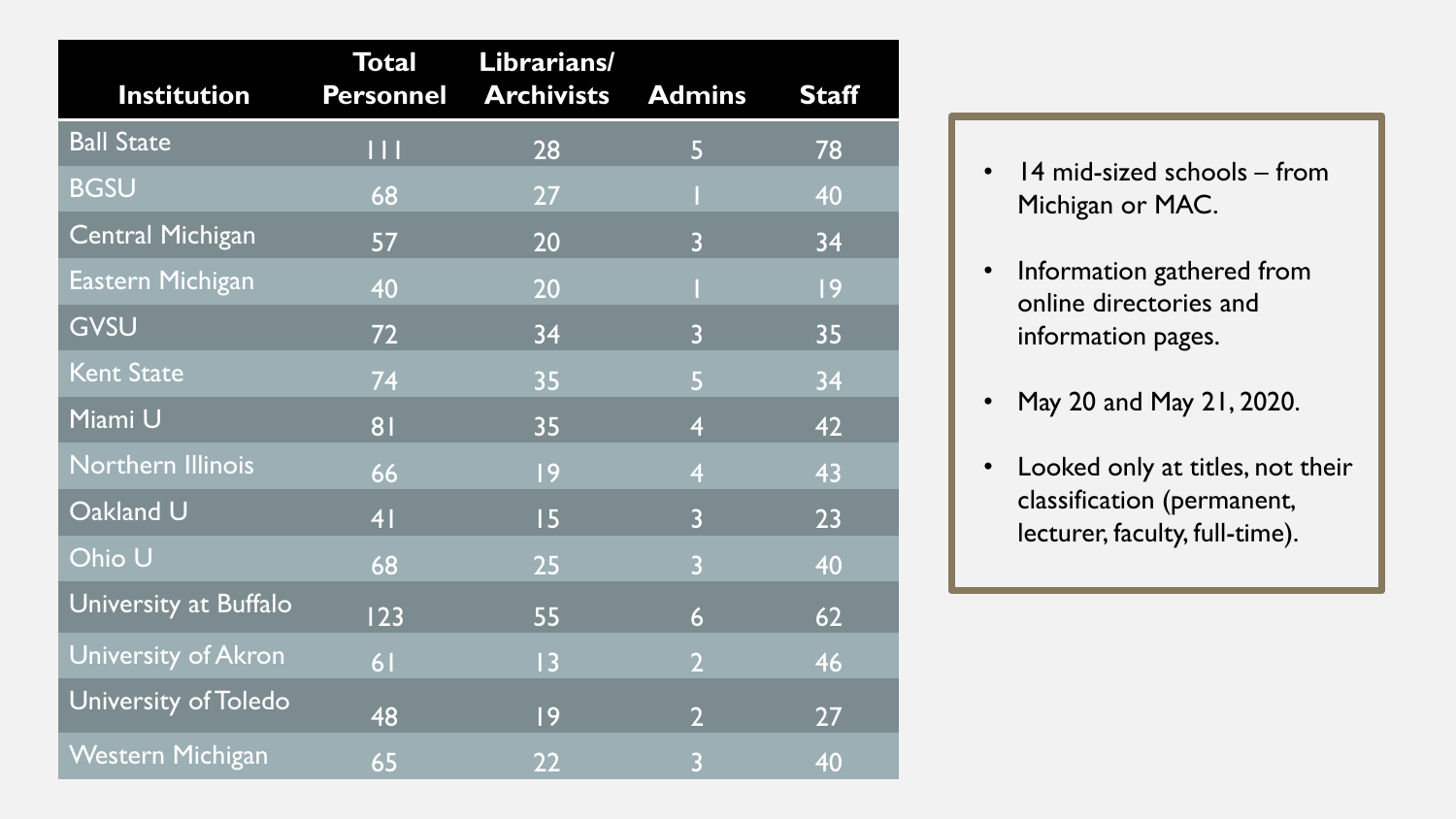| <b>Institution</b>       | Total #<br>Departments/Units |
|--------------------------|------------------------------|
| <b>Ball State</b>        | 15                           |
| <b>BGSU</b>              | 12                           |
| <b>Central Michigan</b>  | 9                            |
| Eastern Michigan         | $\overline{10}$              |
| GVSU                     | (not listed)                 |
| <b>Kent State</b>        | 20                           |
| Miami U                  | 7                            |
| <b>Northern Illinois</b> | 18                           |
| Oakland U                | 14 (teams)                   |
| Ohio U                   | П                            |
| University at Buffalo    | 6                            |
| University of Akron      | $\overline{10}$              |
| University of Toledo     | 6                            |
| <b>Western Michigan</b>  | 6                            |

144 Departments (127 names)

#### **Typical Departments/Units:**

| Administration          | <b>Collections</b> |
|-------------------------|--------------------|
| <b>Access Services</b>  | Instruction        |
| <b>Acquisitions</b>     | Reference          |
| <b>Branch Libraries</b> | <b>Systems</b>     |
| Archives/Special Coll.  | Cataloging         |

#### **Not-So-Typical Departments/Units:**

Copyright Services Design and Development Services Digital Collections and Scholarship Learning Commons Multimedia Studio Share & Showcase Statistical Consulting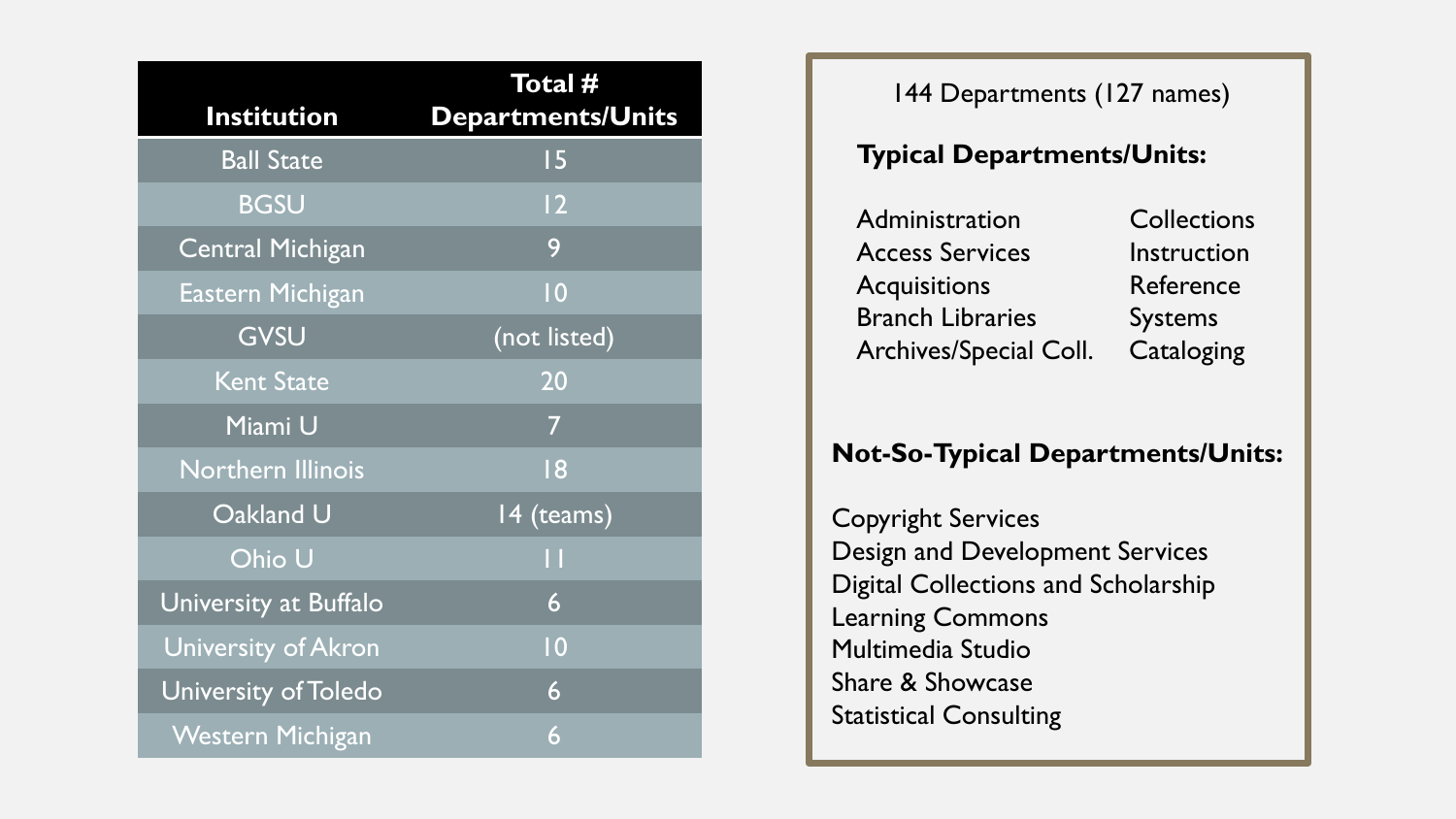#### FUNCTIONAL POSITION TITLES

Consultation Librarian and Bibliographer Creation & Innovation Services Librarian Data Librarian Digital Archivist Digital Collections Librarian Digital Projects Librarian Digital Strategies Librarian Faculty Scholarship Outreach Librarian First Year Experience Librarian Global Education Librarian Government and Open Collections Librarian Information Literacy Librarian Instructional Design Librarian Intranet Architecture Adjunct Librarian

Learning Objects Adjunct Librarian Numeric and Spatial Data Services Librarian Online Learning Librarian Open Content and Digital Publishing Librarian Project Manager, Collections Resident Librarian for User Experience Scholarly Communications Librarian Strategic Assessment Librarian Student Services Librarian Undergraduate Engagement Librarian User Experience Librarian User Services Librarian Web Services Librarian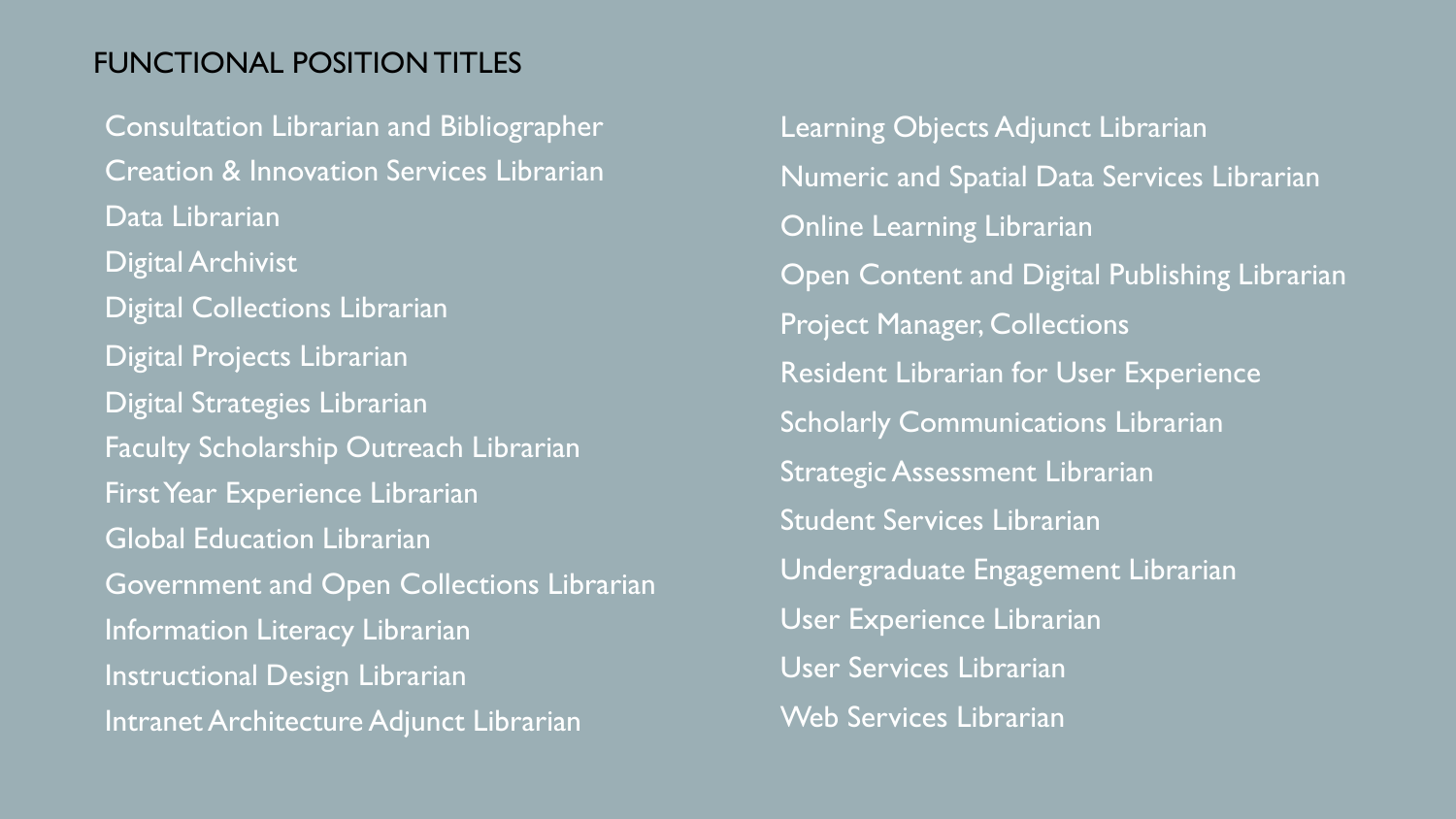| <b>Institution</b>       | # Functional<br><b>Positions</b> |
|--------------------------|----------------------------------|
| <b>Ball State</b>        |                                  |
| <b>BGSU</b>              | $\overline{2}$                   |
| <b>Central Michigan</b>  | $\overline{0}$                   |
| Eastern Michigan         | 3                                |
| GVSU                     | 8                                |
| <b>Kent State</b>        | 6                                |
| Miami U                  | П                                |
| <b>Northern Illinois</b> | $\overline{0}$                   |
| Oakland U                | $\overline{2}$                   |
| Ohio U                   | $\overline{0}$                   |
| University at Buffalo    | 10                               |
| University of Akron      |                                  |
| University of Toledo     | $\overline{3}$                   |
| <b>Western Michigan</b>  | $\overline{4}$                   |

Total  $#$  Librarians/Archivists  $-367$ 

### # L/A with **functional position titles - 51** (that is 13.9%)

# Functional positions **with**  Subject Responsibilities – 22 (43%)

# Functional positions with **without** Subject Responsibilities - 29 (57%)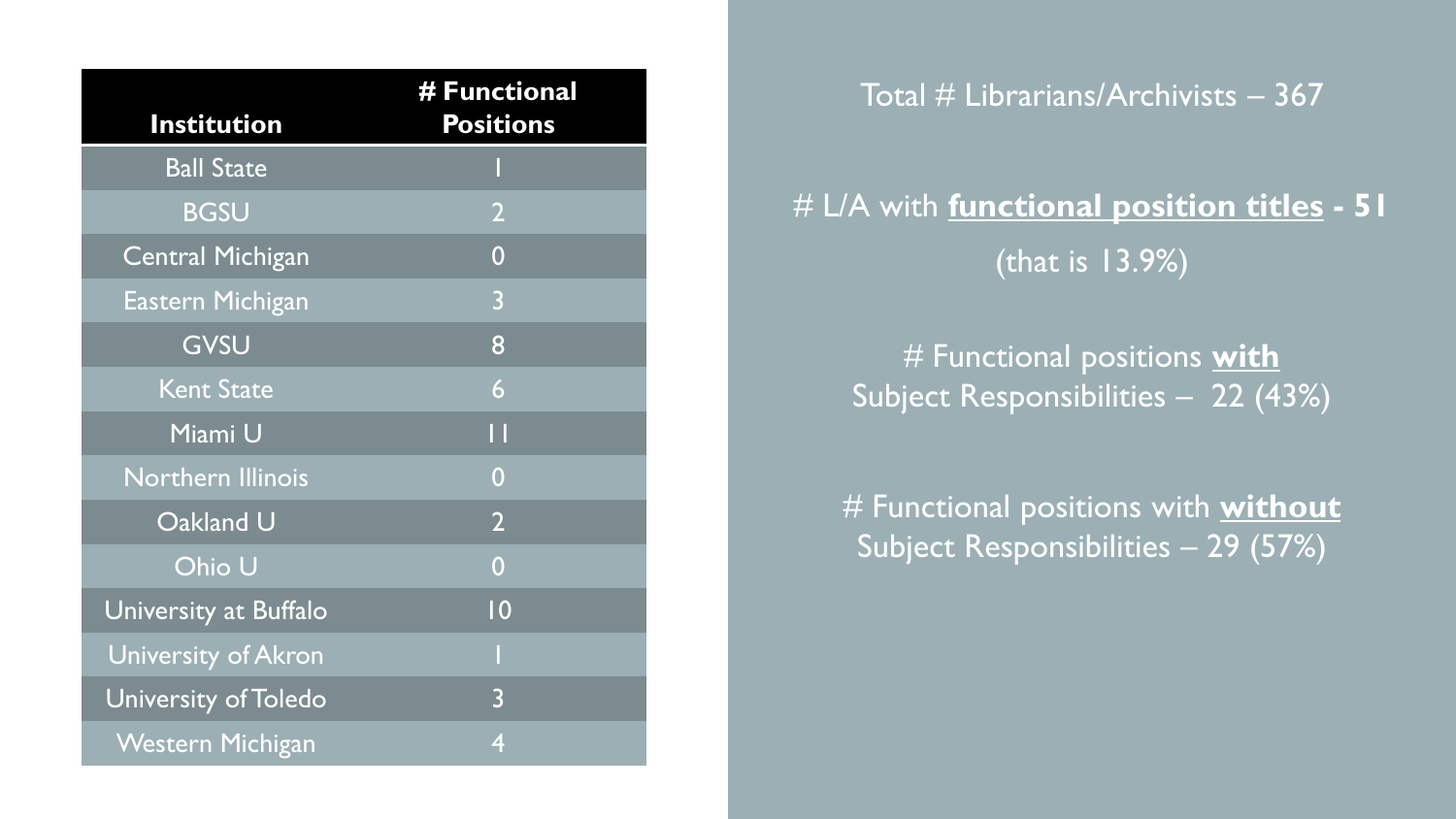|                                  | Total | <b>With Subject</b><br><b>Responsibilities</b> | <b>Without Subject</b><br><b>Responsibilities</b> |
|----------------------------------|-------|------------------------------------------------|---------------------------------------------------|
| <b>All Librarians/Archivists</b> | 367   | 193 (53%)                                      | 174 (47%)                                         |
|                                  |       |                                                |                                                   |
| <b>Functional Librarians</b>     | 51    | 22 (43%)                                       | 29 (57%)                                          |
|                                  |       |                                                |                                                   |
| <b>All Non-Functional L/A</b>    | 316   | 171(54%)                                       | 145 (46%)                                         |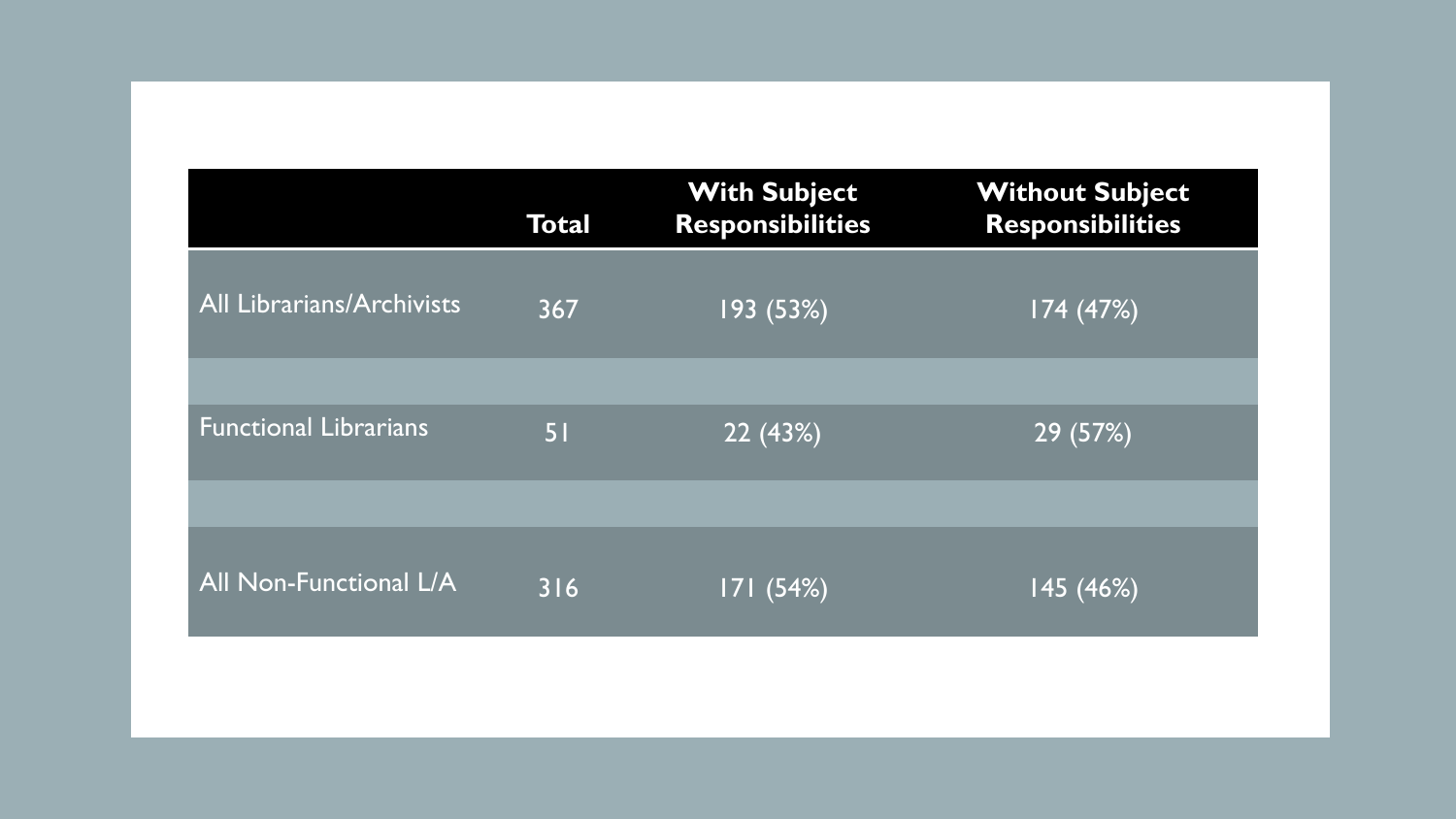#### **CONCLUSIONS**

- Academic Libraries are organizing functionally "at the fringes."
- ❖ Positions are more likely to be functional than entire departments.
- Organization by subject/discipline (in public services) is still firmly entrenched.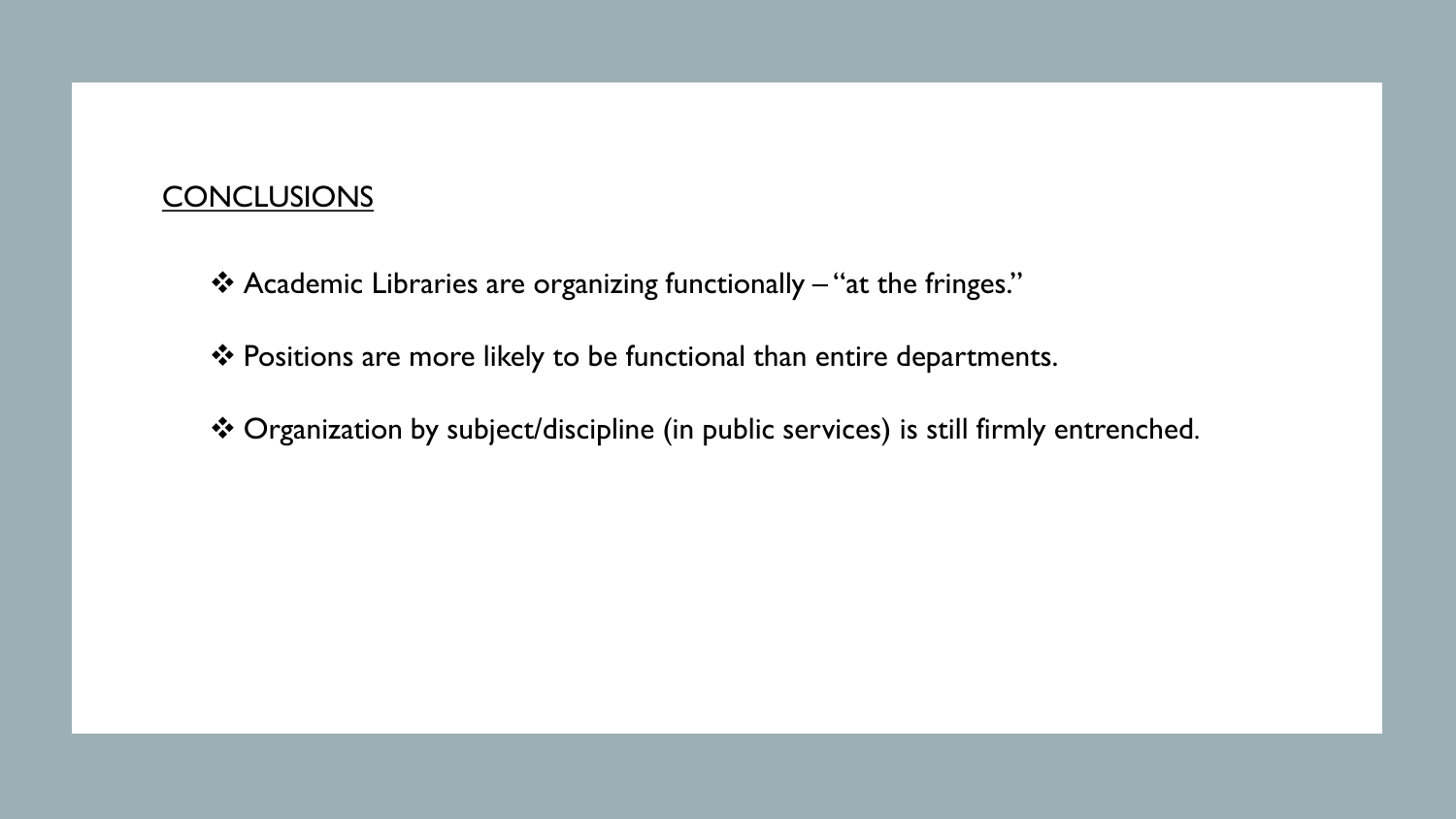#### QUESTIONS

- How will COVID-19 affect library staffing and organization?
- Are librarians performing functional duties without the position title?
- What is the range of duties of non-librarian/archivist employees?
- ◆ Are there other units on campus poised to meet emerging research needs?